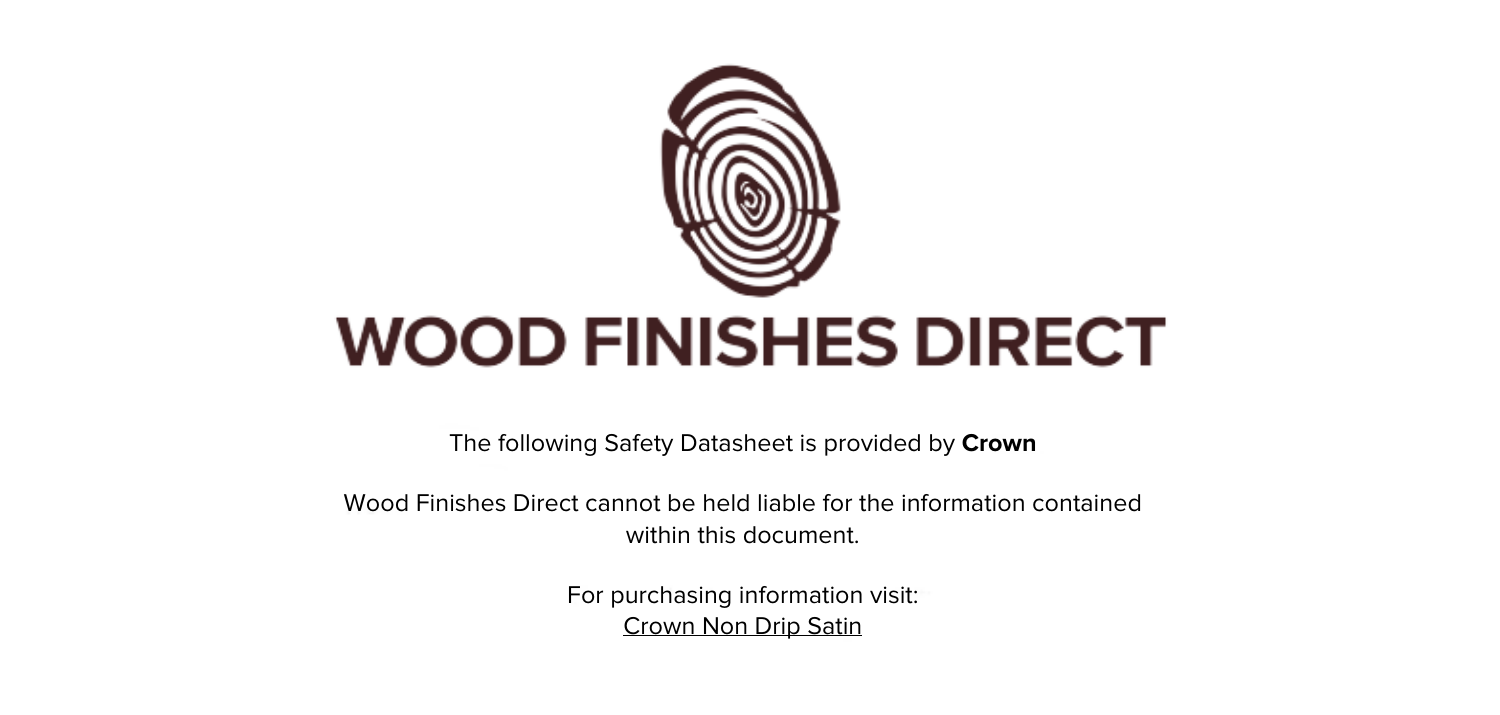

# Crown Retail Non Drip Satin:- This SDS appies to non drip satin paints in the following colour ranges: - Neutrals and Whispers.

Conforms to Regulation (EC) No. 1907/2006 (REACH), Annex II, as amended by Regulation (EU) No. 453/2010 - United Kingdom (UK)

# SECTION 1: Identification of the substance/mixture and of the company/undertaking

# 1.1 Product identifier

| Product name:     | Crown Retail Non Drip Satin:- This SDS appies to non drip satin paints in the following colour ranges:-<br>Neutrals and Whispers. |
|-------------------|-----------------------------------------------------------------------------------------------------------------------------------|
| Product identity: | 4017729                                                                                                                           |
| Product type :    | water-borne paint                                                                                                                 |

1.4 Emergency telephone number

### 1.2 Relevant identified uses of the substance or mixture and uses advised against

| Field of application: | Decoration of interior walls and trim. Applied by brush and roller. See container for details. |
|-----------------------|------------------------------------------------------------------------------------------------|
| Identified uses:      | Consumer applications.                                                                         |

### 1.3 Details of the supplier of the safety data sheet

| Crown Paints            | 01254 704951 (08.00-17.00)             |
|-------------------------|----------------------------------------|
| Crown House             |                                        |
| Hollins Rd              | Contact Person:                        |
| Darwen                  | <b>Product SHE Information Manager</b> |
| Lancs. BB3 0BG          | SHE@crownpaints.co.uk                  |
| Tel: 01254 704951       |                                        |
| Fax: 01254 702678       |                                        |
| crownpaint.co.uk        |                                        |
| 7 October 2013          |                                        |
| No previous validation. |                                        |
|                         |                                        |

# **SECTION 2: Hazards identification**

# 2.1 Classification of the substance or mixture

Product definition: Mixture Classification according to Regulation (EC) No. 1272/2008 [CLP/GHS] Not classified.

### **Classification according to Directive 1999/45/EC [DPD]**

The product is not classified as dangerous according to Directive 1999/45/EC and its amendments.

Classification: Not classified.

See Section 16 for the full text of the R-phrases declared above.

See Section 11 for more detailed information on health effects and symptoms.

### 2.2 Label elements

| Hazard pictograms:            |                                                                                                                                                                                                                                                                                                                                                                                                                                        |  |
|-------------------------------|----------------------------------------------------------------------------------------------------------------------------------------------------------------------------------------------------------------------------------------------------------------------------------------------------------------------------------------------------------------------------------------------------------------------------------------|--|
| Signal word:                  | No signal word.                                                                                                                                                                                                                                                                                                                                                                                                                        |  |
| Hazard statements:            | No known significant effects or critical hazards.                                                                                                                                                                                                                                                                                                                                                                                      |  |
| Precautionary statements :    |                                                                                                                                                                                                                                                                                                                                                                                                                                        |  |
| General:                      | Read label before use. Keep out of reach of children. If medical advice is needed, have product<br>container or label at hand. Do not get in eyes, on skin, or on clothing. IF ON SKIN: Wash with plenty<br>of soap and water. IF IN EYES: Remove contact lenses, if present and easy to do. Continue rinsing.<br>Dispose of contents and container in accordance with all local, regional, national and international<br>regulations. |  |
| Hazardous ingredients :       | Not applicable.                                                                                                                                                                                                                                                                                                                                                                                                                        |  |
| Supplemental label elements : | Contains 1,2-benzisothiazol-3(2H)-one. May produce an allergic reaction. Safety data sheet available<br>on request.                                                                                                                                                                                                                                                                                                                    |  |

#### Special packaging requirements

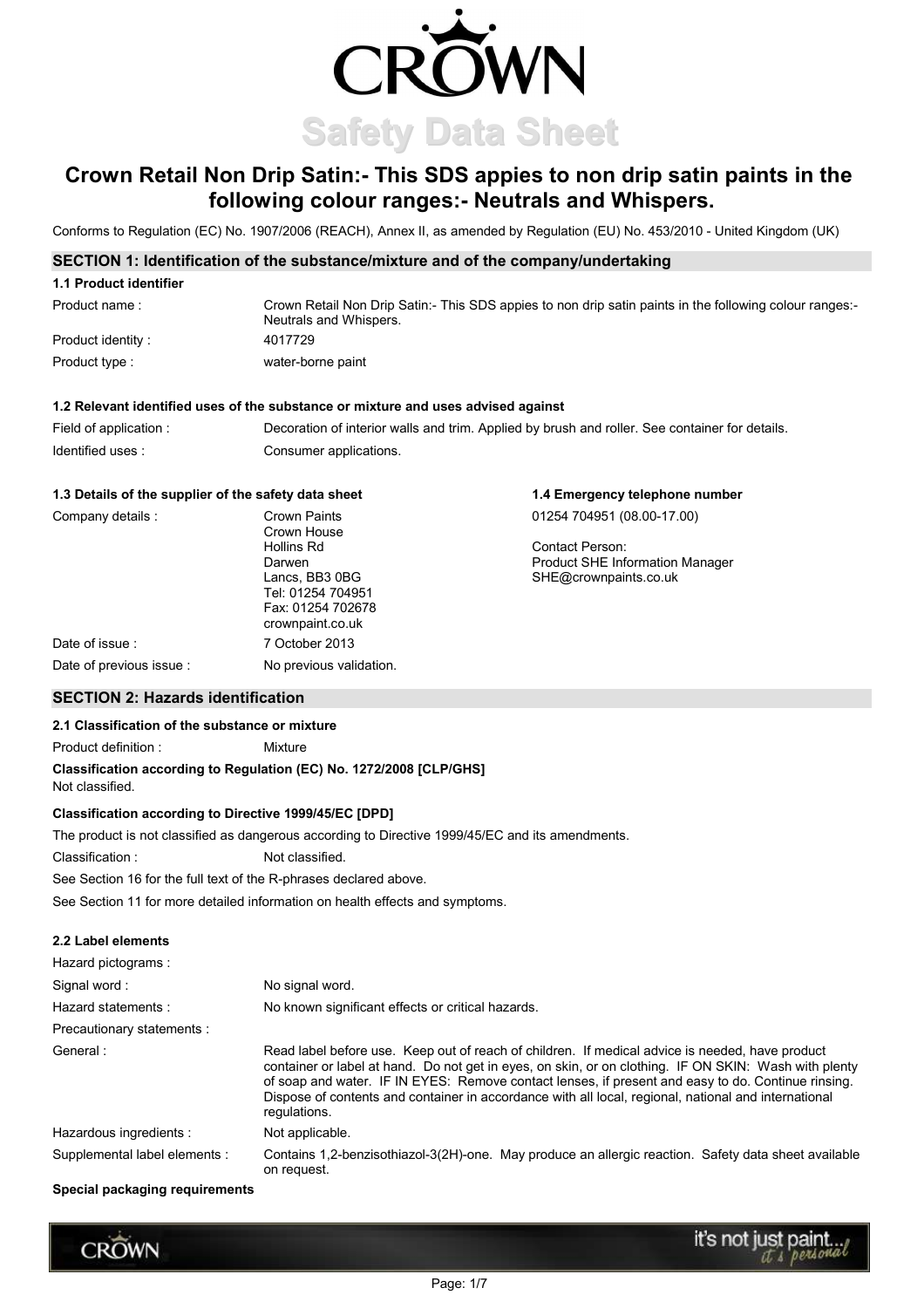# **SECTION 2: Hazards identification**

| Containers to be fitted with child- | Not applicable. |
|-------------------------------------|-----------------|
| resistant fastenings :              |                 |

Tactile warning of danger: Not applicable.

### 2.3 Other hazards

Other hazards which do not result None known. in classification :

### **SECTION 3: Composition/information on ingredients**

### 3.2 Mixtures

There are no ingredients present which, within the current knowledge of the supplier and in the concentrations applicable, are classified as hazardous to health or the environment and hence require reporting in this section.

# **SECTION 4: First aid measures**

### 4.1 Description of first aid measures

| General:                     | In all cases of doubt, or when symptoms persist, seek medical attention. Never give anything by mouth<br>to an unconscious person.                                                                                                                             |
|------------------------------|----------------------------------------------------------------------------------------------------------------------------------------------------------------------------------------------------------------------------------------------------------------|
| Eye contact:                 | Check for and remove any contact lenses. Immediately flush eyes with plenty of water for at least 15<br>minutes, occasionally lifting the upper and lower eyelids. In all cases of doubt, or when symptoms<br>persist, seek medical attention.                 |
| Inhalation:                  | Remove to fresh air.                                                                                                                                                                                                                                           |
| Skin contact:                | Remove contaminated clothing and shoes. Wash skin thoroughly with soap and water or use<br>recognised skin cleanser. Do NOT use solvents or thinners.                                                                                                          |
| Ingestion:                   | If swallowed, seek medical advice immediately and show this container or label. Keep person warm<br>and at rest. Do not induce vomiting unless directed to do so by medical personnel. Lower the head so<br>that vomit will not re-enter the mouth and throat. |
| Protection of first-aiders : | No action shall be taken involving any personal risk or without suitable training.                                                                                                                                                                             |

### 4.2 Most important symptoms and effects, both acute and delayed

# Potential acute health effects

| Eye contact:                 | No known significant effects or critical hazards. |
|------------------------------|---------------------------------------------------|
| Inhalation:                  | No known significant effects or critical hazards. |
| Skin contact:                | No known significant effects or critical hazards. |
| Ingestion:                   | No known significant effects or critical hazards. |
| Over-exposure signs/symptoms |                                                   |
| Eye contact :                | No specific data.                                 |
| Inhalation:                  | No specific data.                                 |
| Skin contact:                | No specific data.                                 |
| Ingestion:                   | No specific data.                                 |

### 4.3 Indication of any immediate medical attention and special treatment needed

| Notes to physician:  | Treat symptomatically. Contact poison treatment specialist immediately if large quantities have been<br>ingested or inhaled. |
|----------------------|------------------------------------------------------------------------------------------------------------------------------|
| Specific treatments: | No specific treatment.                                                                                                       |

### **SECTION 5: Firefighting measures**

# 5.1 Extinguishing media Recommended: alcohol resistant foam, CO<sub>2</sub>, powders, water spray. Extinguishing media: Not to be used : waterjet. 5.2 Special hazards arising from the substance or mixture Hazards from the substance or In a fire or if heated, a pressure increase will occur and the container may burst. mixture:

Hazardous combustion products : Decomposition products may include the following materials: carbon oxides metal oxide/oxides

#### 5.3 Advice for firefighters

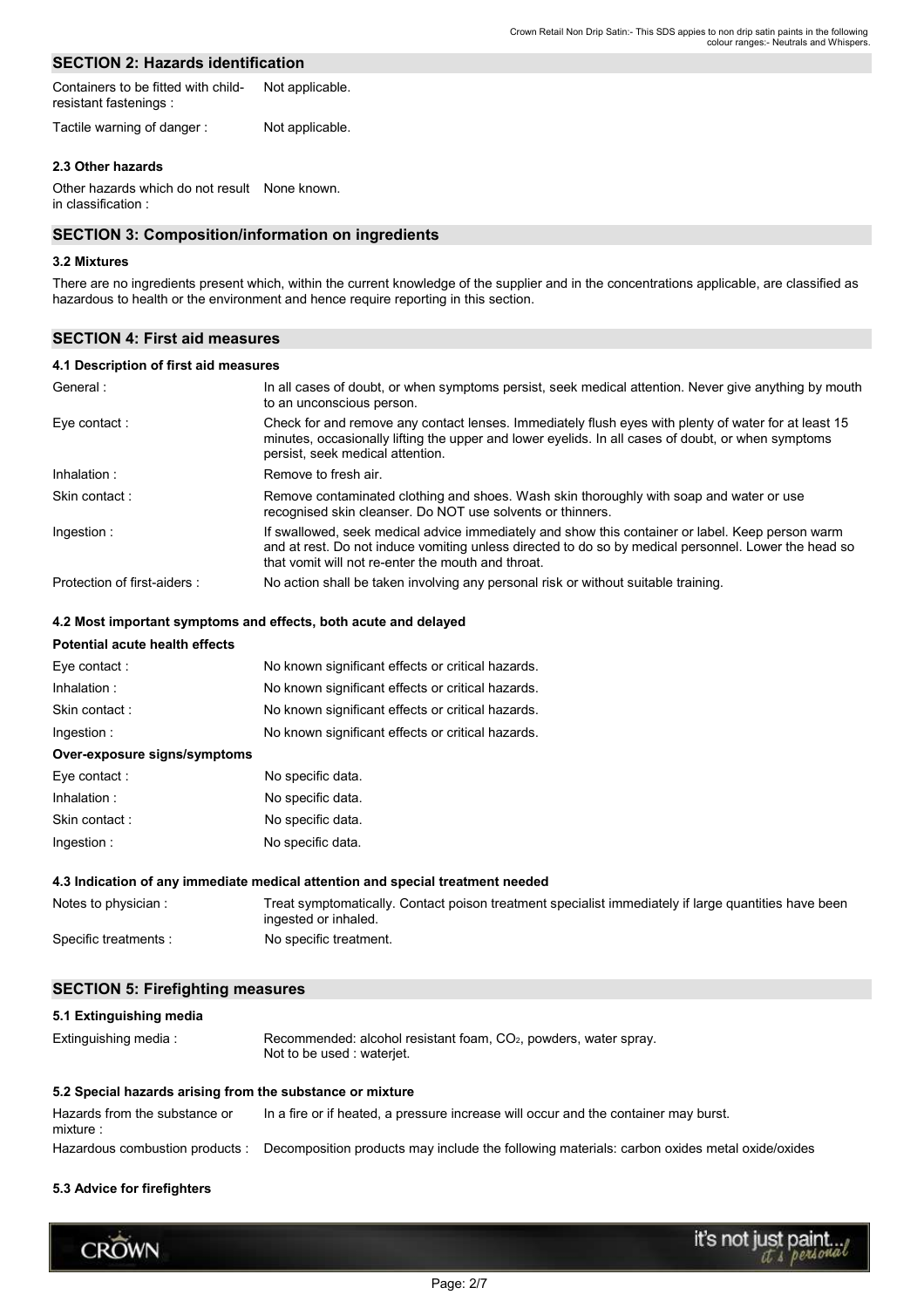# **SECTION 5: Firefighting measures**

Promptly isolate the scene by removing all persons from the vicinity of the incident if there is a fire. No action shall be taken involving any personal risk or without suitable training

### **SECTION 6: Accidental release measures**

### 6.1 Personal precautions, protective equipment and emergency procedures

Exclude sources of ignition and ventilate the area. Floors may become slippery. Refer to protective measures listed in sections 7 and 8. No action shall be taken involving any personal risk or without suitable training.

### **6.2 Environmental precautions**

Avoid dispersal of spilt material and runoff and contact with soil, waterways, drains and sewers. Inform the relevant authorities if the product has caused environmental pollution (sewers, waterways, soil or air).

#### 6.3 Methods and materials for containment and cleaning up

Stop leak if without risk. Move containers from spill area. Prevent entry into sewers, water courses, basements or confined areas. Wash spillages into an effluent treatment plant or proceed as follows. Contain and collect spillage with non-combustible, absorbent material e.g. sand, earth, vermiculite or diatomaceous earth and place in container for disposal according to local regulations (see Section 13).

### 6.4 Reference to other sections

See Section 1 for emergency contact information. See Section 8 for information on appropriate personal protective equipment. See Section 13 for additional waste treatment information.

# **SECTION 7: Handling and storage**

### 7.1 Precautions for safe handling

Put on appropriate personal protective equipment (see Section 8). Eating, drinking and smoking should be prohibited in areas where this material is handled, stored and processed. Workers should wash hands and face before eating, drinking and smoking. Remove contaminated clothing and protective equipment before entering eating areas.

Never use pressure to empty; the container is not a pressure vessel. Always keep in the same material as the supply container. Good housekeeping standards and regular safe removal of waste materials will minimise risks of spontaneous combustion and other fire hazards. The Manual Handling Operations Regulations may apply to the handling of containers of this product. Packs with a volume content of 5 litres or more may be marked with a maximum gross weight. To assist employers the following method of calculating the weight for any pack size is given. Take the pack size volume in litres and multiply this figure by the specific gravity (relative density) value given in section 9. This will give the net weight of the coating in kilograms. Allowance will then have to be made for the immediate packaging to give an approximate gross weight.

### 7.2 Conditions for safe storage, including any incompatibilities

Store in accordance with local regulations. Store in a cool, well-ventilated area away from incompatible materials and ignition sources.

Storage: Do not store below the following temperature: 5 °C

### 7.3 Specific end use(s)

See separate Product Data Sheet for recommendations or industrial sector specific solutions.

### **SECTION 8: Exposure controls/personal protection**

#### 8.1 Control parameters

### **Recommended monitoring procedures**

If this product contains ingredients with exposure limits, personal, workplace atmosphere or biological monitoring may be required to determine the effectiveness of the ventilation or other control measures and/or the necessity to use respiratory protective equipment. Reference should be made to monitoring standards, such as the following: European Standard EN 689 (Workplace atmospheres -Guidance for the assessment of exposure by inhalation to chemical agents for comparison with limit values and measurement strategy) European Standard EN 14042 (Workplace atmospheres - Guide for the application and use of procedures for the assessment of exposure to chemical and biological agents) European Standard EN 482 (Workplace atmospheres - General requirements for the performance of procedures for the measurement of chemical agents) Reference to national guidance documents for methods for the determination of hazardous substances will also be required.

#### **Derived effect levels**

No DELs available.

### **Predicted effect concentrations**

No PECs available.

### 8.2 Exposure controls Appropriate engineering controls

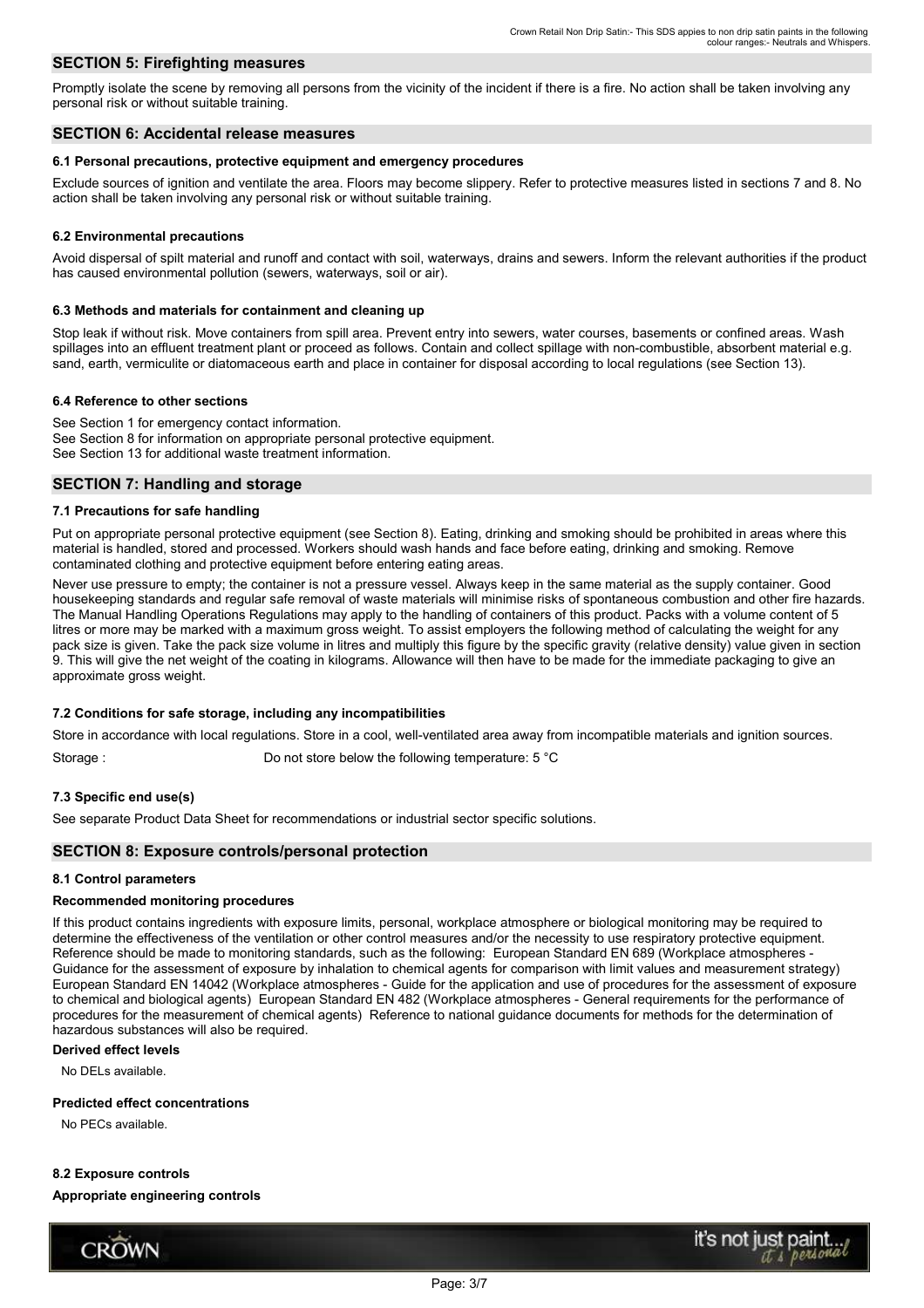# **SECTION 8: Exposure controls/personal protection**

All engineering control measures used to control exposure to hazardous substances must be selected, maintained, examined and tested to meet the requirements of the Control Of Substances Hazardous to Health requlations (COSHH). Similarly all personal protective equipment, including respiratory protective equipment, must be selected, issued and maintained to meet the requirements of COSHH. These requirements include the provision of any necessary information, instruction and training with regard to their use. Special precautions should be taken during surface preparation of pre-1960's paint surfaces over wood and metal as they may contain harmful lead.

Provide adequate ventilation. Where reasonably practicable this should be achieved by the use of local exhaust ventilation and good general extraction. If these are not sufficient to maintain concentrations of solvent vapour below the relevant workplace exposure limits, suitable respiratory protection should be worn. (See personal protection below). Dry sanding, flame cutting and/ or welding of the dry paint film will give rise to dust and/ or hazardous fumes. Wet sanding should be used wherever possible. If exposure cannot be avoided by the provision of local exhaust ventilation, suitable respiratory protective equipment should be worn.

#### **Individual protection measures**



Respiratory protection:

**CROWN** 

#### **Environmental exposure controls**

Emissions from ventilation or work process equipment should be checked to ensure they comply with the requirements of environmental protection legislation. In some cases, fume scrubbers, filters or engineering modifications to the process equipment will be necessary to reduce emissions to acceptable levels.

### **SECTION 9: Physical and chemical properties**

#### 9.1 Information on basic physical and chemical properties

| Physical state:                                   | Liquid.                                                              |
|---------------------------------------------------|----------------------------------------------------------------------|
| Odour:                                            | Non-characteristic.                                                  |
| $pH$ :                                            | $7 - 9$                                                              |
| Melting point/freezing point:                     | 0°C This is based on data for the following ingredient: water        |
| Boiling point/boiling range:                      | Testing not relevant or not possible due to nature of the product.   |
| Flash point :                                     | Non-flammable.                                                       |
| Evaporation rate:                                 | Testing not relevant or not possible due to nature of the product.   |
| Flammability:                                     | Non-flammable.                                                       |
| Upper/lower flammability or<br>explosive limits : | No specific data.                                                    |
| Vapour pressure :                                 | 3.17 kPa This is based on data for the following ingredient: water   |
| Vapour density:                                   | Testing not relevant or not possible due to nature of the product.   |
| Relative density:                                 | 1.228 $g/cm^{3}$                                                     |
| Solubility(ies):                                  | Easily soluble in the following materials: cold water and hot water. |
| Partition coefficient (LogKow):                   | Testing not relevant or not possible due to nature of the product.   |
| Auto-ignition temperature :                       | Testing not relevant or not possible due to nature of the product.   |

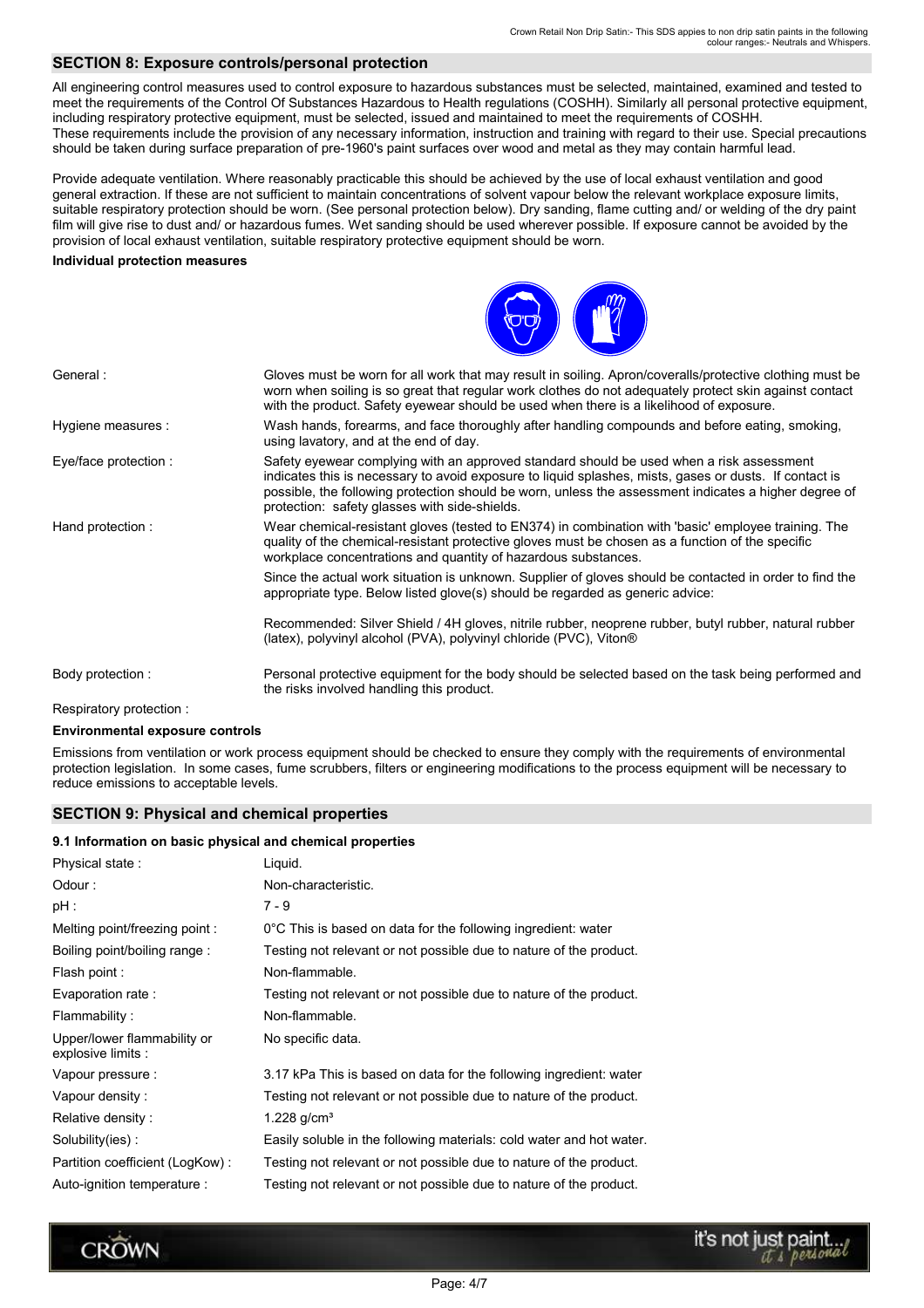# **SECTION 9: Physical and chemical properties**

| Decomposition temperature : | Testing not relevant or not possible due to nature of the product.                 |
|-----------------------------|------------------------------------------------------------------------------------|
| Viscosity:                  | 313 x 10 $\textdegree$ m <sup>2</sup> /s Kinematic viscosity at 40 $\textdegree$ C |
| Explosive properties :      | Testing not relevant or not possible due to nature of the product.                 |
| Oxidising properties :      | Testing not relevant or not possible due to nature of the product.                 |

### 9.2 Other information

| Solvent(s) $%$ by weight : | Weighted average: 0 %  |
|----------------------------|------------------------|
| Water % by weight :        | Weighted average: 46 % |

# **SECTION 10: Stability and reactivity**

### 10.1 Reactivity

No specific test data related to reactivity available for this product or its ingredients.

### 10.2 Chemical stability

The product is stable.

# 10.3 Possibility of hazardous reactions

Under normal conditions of storage and use, hazardous reactions will not occur.

### 10.4 Conditions to avoid

No specific data.

### 10.5 Incompatible materials

No specific data.

### 10.6 Hazardous decomposition products

When exposed to high temperatures (i.e. in case of fire) harmful decomposition products may be formed:

Decomposition products may include the following materials: carbon oxides metal oxide/oxides

### **SECTION 11: Toxicological information**

### 11.1 Information on toxicological effects

The mixture has been assessed following the conventional method and classified for toxicological hazards accordingly. This takes into account, where known, delayed and immediate effects and also chronic effects of components from short-term and long-term exposure by oral, inhalation and dermal routes of exposure and eye contact.

Repeated or prolonged contact with the mixture may cause removal of natural fat from the skin, resulting in non-allergic contact dermatitis and absorption through the skin.

If splashed in the eves, the liquid may cause irritation and reversible damage.

# **Acute toxicity**

### **Acute toxicity estimates**

| Route                                             | <b>ATE value</b> |
|---------------------------------------------------|------------------|
| No known significant effects or critical hazards. |                  |

### Specific target organ toxicity (single exposure)

Not available.

### Specific target organ toxicity (repeated exposure)

Not available.

### **Aspiration hazard**

Not available.

### Information on the likely routes of exposure

Routes of entry anticipated: Oral. Dermal. Inhalation.

### **Potential chronic health effects**

Other information :

No additional known significant effects or critical hazards.

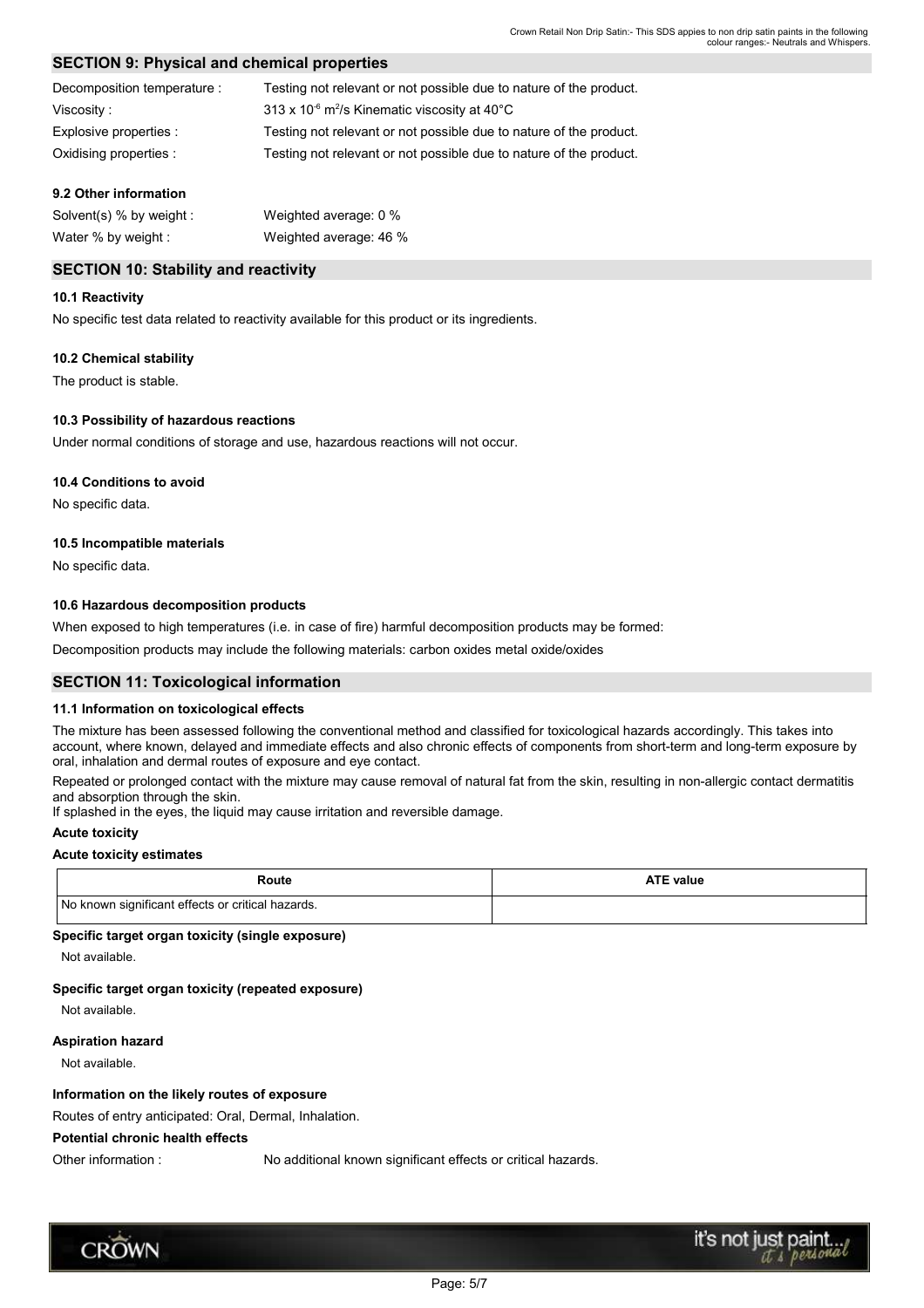# **SECTION 12: Ecological information**

### **12.1 Toxicity**

Do not allow to enter drains or watercourses.

# 12.2 Persistence and degradability

No known data avaliable in our database.

### 12.3 Bioaccumulative potential

No known data avaliable in our database.

# 12.4 Mobility in soil

| Soil/water partition coefficient | No known data avaliable in our database. |
|----------------------------------|------------------------------------------|
| ( $\mathsf{K}_{\mathsf{oc}}$ ).  |                                          |
| Mobility:                        | No known data avaliable in our database. |

# 12.5 Results of PBT and vPvB assessment

| $\mathsf{PBT}$ : | Not applicable. |
|------------------|-----------------|
| vPvB :           | Not applicable. |

### 12.6 Other adverse effects

No known significant effects or critical hazards.

# **SECTION 13: Disposal considerations**

### 13.1 Waste treatment methods

The generation of waste should be avoided or minimised wherever possible.

Residues of the product is not listed as hazardous waste. Dispose of according to all state and local applicable regulations.

European waste catalogue (EWC): 08 01 12

### Packaging

Used containers, drained and/ or rigorously scraped out and containing dried residues of the supplied coating, are categorised as nonhazardous waste, with EWC code: 15 01 02 or 15 01 04.

If mixed with other wastes, the above waste code may not be applicable. Waste packaging should be recycled. Incineration or landfill should only be considered when recycling is not feasible.

# **SECTION 14: Transport information**

Transport may take place according to national regulation or ADR for transport by road, RID for transport by train, IMDG for transport by sea, IATA for transport by air.

|                                | 14.1<br>UN no. | 14.2<br>Proper shipping name | 14.3<br>Transport hazard class(es) | 14.4<br>$PG^*$           | 14.5  | Env* Additional information |
|--------------------------------|----------------|------------------------------|------------------------------------|--------------------------|-------|-----------------------------|
| <b>ADR/RID</b><br><b>Class</b> | Not regulated. |                              | ۰                                  | $\overline{\phantom{a}}$ | No. - |                             |
| <b>IMDG</b><br><b>Class</b>    | Not regulated. |                              | $\overline{\phantom{0}}$           | $\overline{\phantom{a}}$ | No. - |                             |
| <b>IATA</b><br><b>Class</b>    | Not regulated. |                              | $\overline{\phantom{0}}$           | $\overline{\phantom{a}}$ | No. - |                             |

PG\*: Packing group

Env.\*: Environmental hazards

### 14.6 Special precautions for user

Transport within user's premises: always transport in closed containers that are upright and secure. Ensure that persons transporting the product know what to do in the event of an accident or spillage.

### 14.7 Transport in bulk according to Annex II of MARPOL 73/78 and the IBC Code

Not applicable.